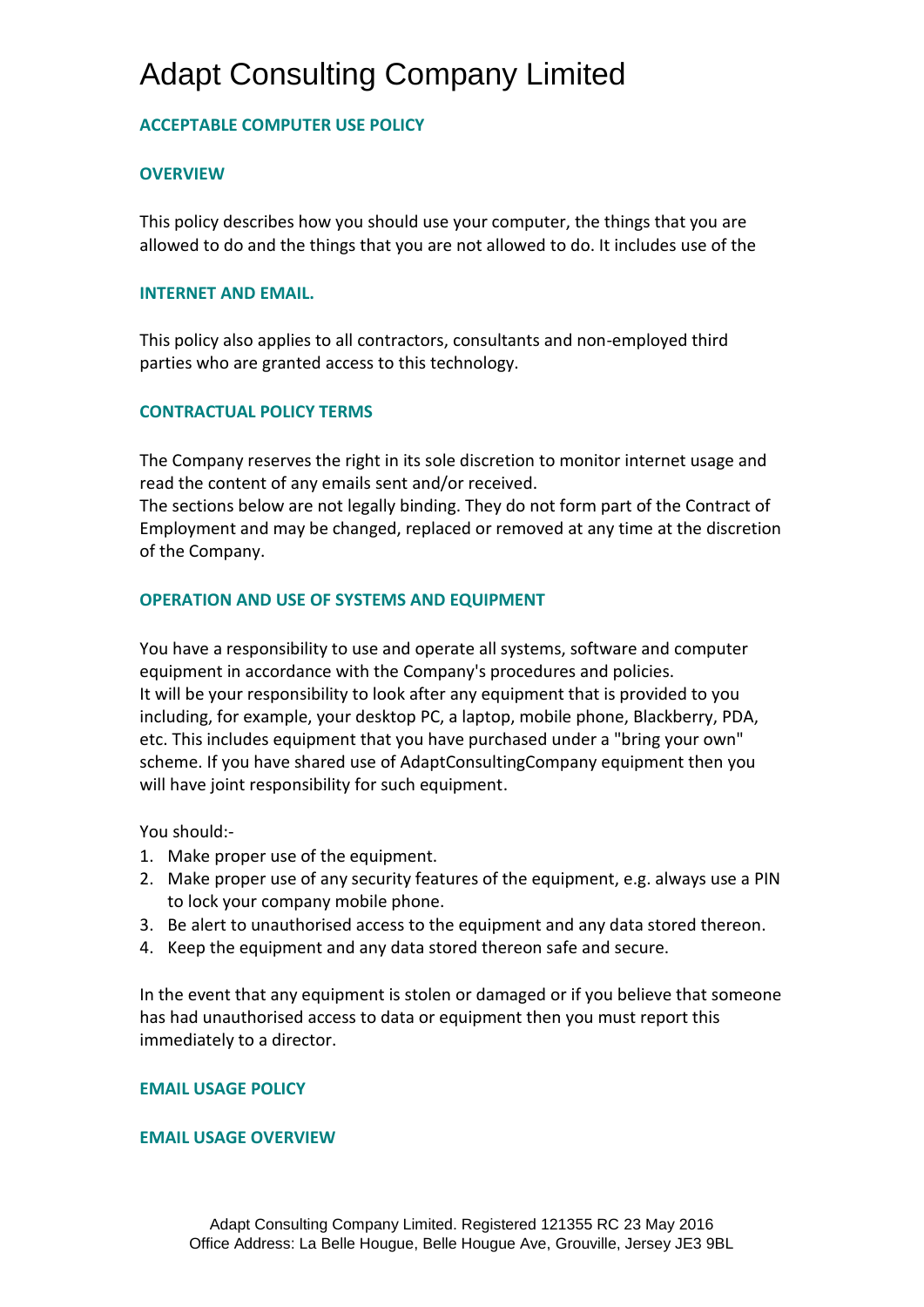Email is a business communication tool and users are obliged to use this tool in a responsible, effective and lawful manner. Although by its nature email seems to be less formal than other written communication, it is not and the same principles apply.

The following rules are required by law and are to be strictly adhered to. It is prohibited to:

- 1. Send or forward emails containing libellous, defamatory, offensive, racist or obscene remarks. If you receive an email of this nature, you must promptly notify your manager.
- 2. Forge or attempt to forge email messages.
- 3. Disguise or attempt to disguise your identity when sending mail.
- 4. Send email messages using another person's email account.
- 5. Copy a message or attachment belonging to another user without permission of the originator.

### **EMAIL BEST PRACTICE**

AdaptConsultingCompany considers email as an important means of communication and recognises the importance of proper email content and speedy replies in conveying a professional image and delivering good customer service. Users should take the same care in drafting an email as they would for any other communication.

Therefore AdaptConsultingCompany wishes users to adhere to the following guidelines:

- 1. Write well-structured emails and use short, descriptive subjects.
- 2. AdaptConsultingCompany's email style is informal. This means that sentences can be short and to the point. You can start your email with 'Hi', or 'Dear', and the name of the person. Messages can be ended with 'Best Regards'. The use of Internet abbreviations and characters such as smileys however, is not encouraged.
- 3. Signatures must include your name, job title and company name. A disclaimer will automatically be added to external emails
- 4. Users should spell check all mails prior to transmission
- 5. Do not send unnecessary attachments. You should store documents in one of our collaboration tools and send internal users a link rather than attaching the actual document.
- 6. Do not write emails in capitals.
- 7. Do not use cc: or bcc: fields unless the cc: or bcc: recipient is aware that you will be copying a mail to him/her and knows what action, if any, to take.
- 8. Do not ask for a delivery or read receipt unless you really need it
- 9. If you forward mails, state clearly what action you expect the recipient to take.

TimHJRogers@AdaptConsultingCompany.com Mob 07797762051 Adapt Policy - Acceptable Use.docx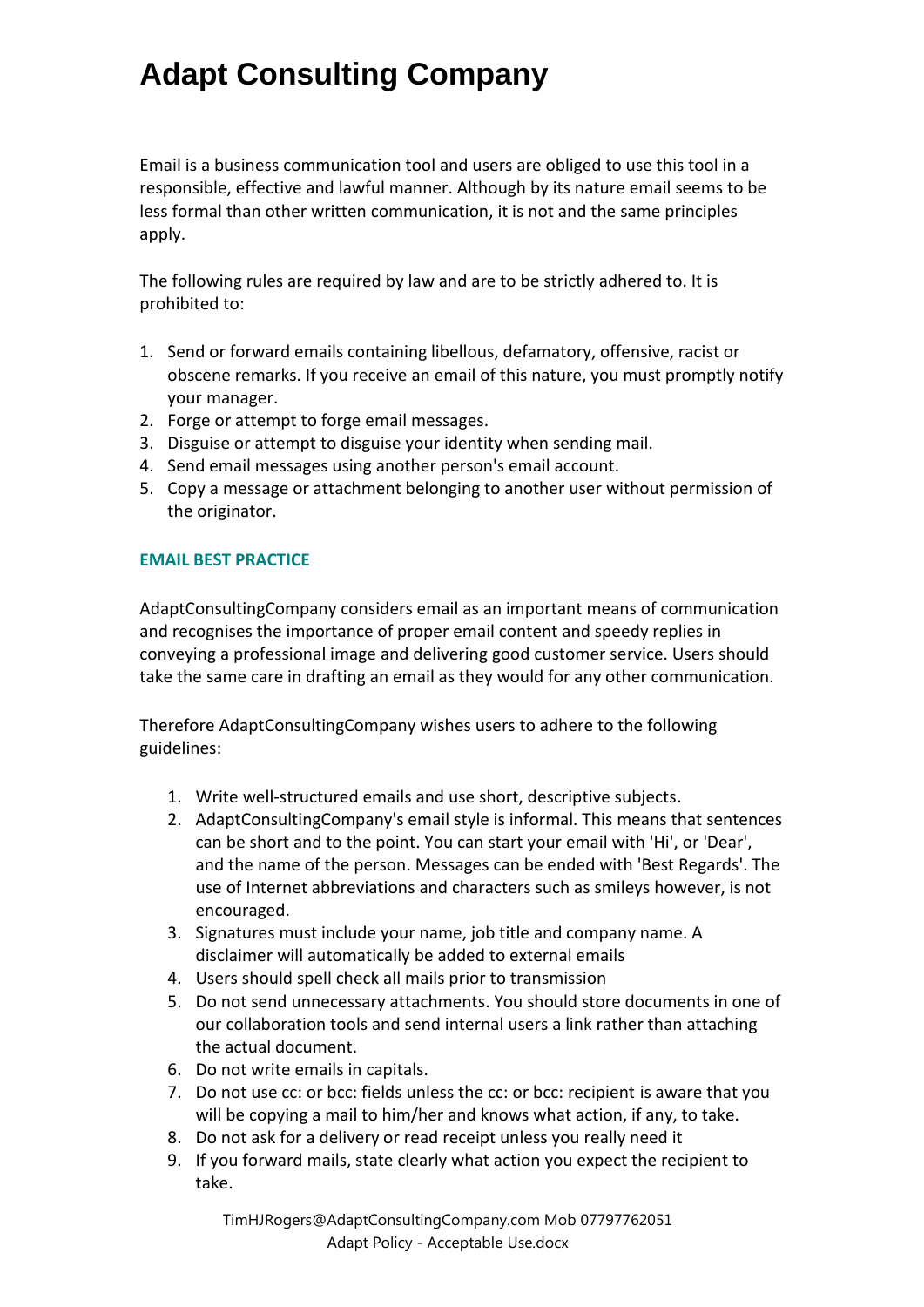- 10. Do not send an email if you would be uncomfortable writing the same words in a letter or if you would not be willing to say those words to the recipients.
- 11. Only mark emails as important if they really are important.
- 12. If you wouldn't say it in public or send it by post Don't email it

Replying To Emails:

Emails should be answered within at least 8 working hours, but users must endeavour to answer priority emails within 4 hours. Priority emails are emails from existing customers and business partners

Maintenance:

Delete any email messages that you do not need to have a copy of, and set your email client to automatically empty your 'deleted items' on closing.

#### **LEGALITY**

An e-mail can constitute a contract so you must ensure that the language used in a message does not indicate a commitment that you cannot keep or are not authorised to make.

You should ensure that the transmission of "personal data", for example, databases, spreadsheets, outside of AdaptConsultingCompany does not infringe the principles of Data Protection legislation. For example a spreadsheet containing information such as a person's name, age or address is covered by Data Protection laws.

Any information, software or graphics from any published format (books, magazines, brochures and the Internet) are likely to be protected by copyright law, regardless of whether a copyright notice appears on the work.

#### **PERSONAL USE**

Non business-related use of the email system is permitted but messages should be kept short. Personal emails must still conform to AdaptConsultingCompany's acceptable usage policy.

#### **CONFIDENTIAL INFORMATION**

External Email should not be considered as entirely secure. Do not send confidential information via email. If you are in doubt as to whether to send certain information via email, check this with your manager first.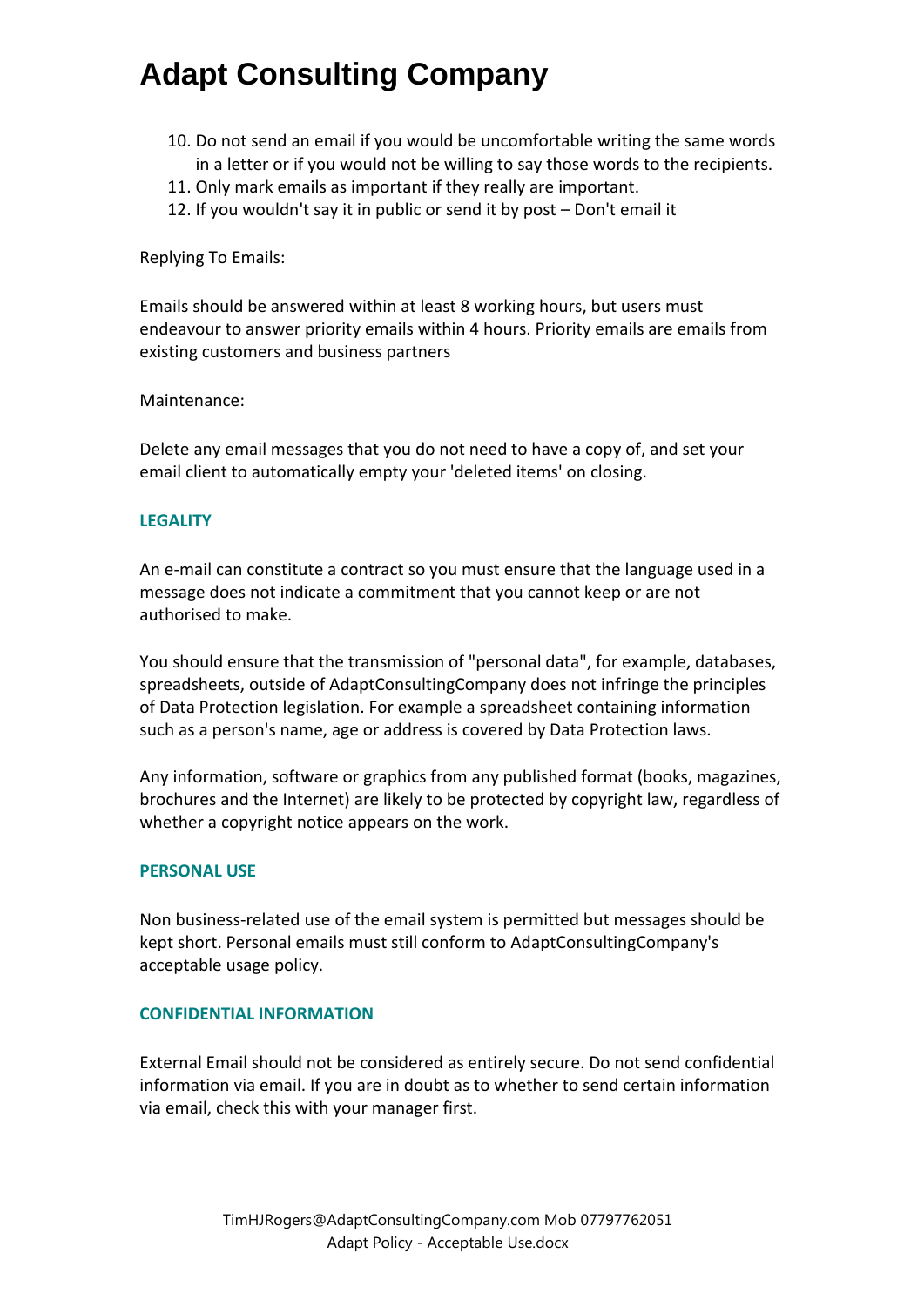#### **ENCRYPTION**

Users may not encrypt any emails without obtaining written permission from their manager. If approved, the encryption key(s) must be made known to AdaptConsultingCompany.

All e-mails are the property of AdaptConsultingCompany. Employees are advised that all external and internal emails sent and received are stored in AdaptConsultingCompany's systems and may also be monitored on a regular basis. All email traffic is monitored automatically with a view to identifying inappropriate and excessive personal use contrary to this policy as well as trying to protect the Company's IT resources. Emails may also be monitored if you are absent from work due to sickness or while you are on holiday to check whether communications received by email are relevant to the business and to enable appropriate action to be taken.

### **INTERNET USAGE POLICY**

### **OVERVIEW**

AdaptConsultingCompany provides access to the information resources of the Internet to help you do your job and be well-informed. This Internet Usage Policy is designed to help you understand our expectations for the use of the Internet. While we've set forth explicit requirements for Internet usage below, we'd like to start by describing our Internet usage philosophy. First and foremost, for AdaptConsultingCompany the Internet is a business tool, provided to you at significant cost. That means we expect you to use your Internet access primarily for business related purposes, i.e., to communicate with customers and suppliers, to research relevant topics and obtain useful business information (except as outlined below). We insist that you conduct yourself honestly and appropriately on the Internet, and respect the copyrights, software licensing rules, property rights, privacy and prerogatives of others, just as you would in any other business dealings. To be absolutely clear on this point, all existing Company policies apply to your conduct on the Internet, especially (but not exclusively) those that deal with intellectual property protection, privacy, misuse of Company resources, sexual harassment, information and data security, and confidentiality.

Detailed Internet Usage Policy Provisions

The Internet is provided to staff and is intended as a business tool.

Staff are permitted to use Internet for occasional non-business use during business hours provided it is not detrimental to customer service or the performance of their job responsibilities or those of their colleagues.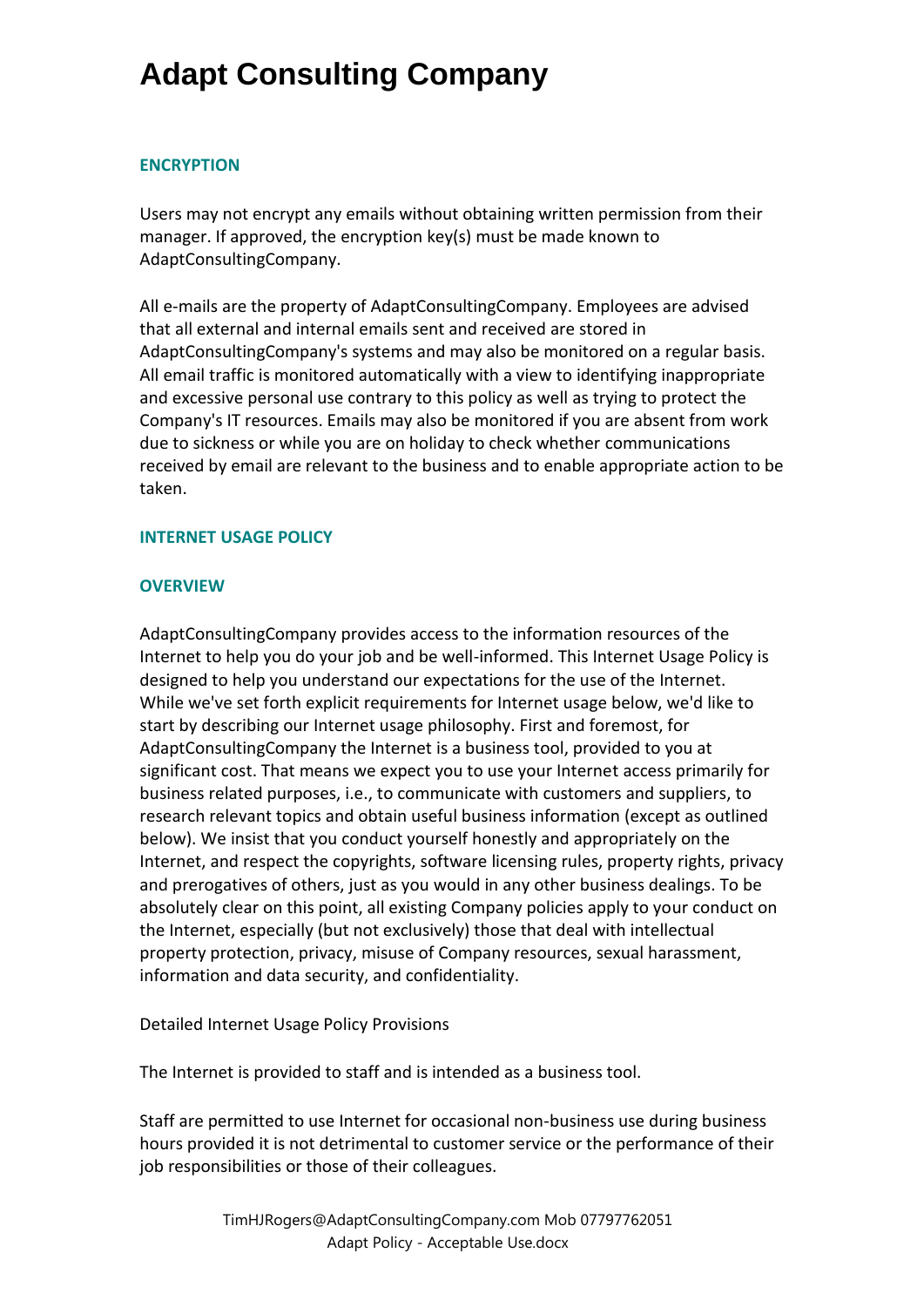AdaptConsultingCompany will monitor Internet usage and if there is abnormal or unacceptable usage further examination at individual level will be carried out. It is not permitted knowingly to access web sites with sexual or pornographic material, or those which promote or encourage racism or intolerance or any other objectionable material.

It is not permitted to use so called "Anonymizer Websites" which are used to mask browsing activities and to circumvent the use of monitoring software referred to above. Use of anonymizer sites will therefore be assumed to be a means of accessing unacceptable websites, such as those described above, and will be treated as such. When using news groups, social networking sites, blogging and other public arenas, employees should identify themselves honestly and not disclose any confidential information relating to AdaptConsultingCompany. Employees agree that AdaptConsultingCompany retains the copyright in any material published by them in any such sites.

This policy is designed to protect the organisation and our staff from new and emerging risks in accordance with best practice and will be updated regularly. It must be emphasised that any breaches of this policy will be treated seriously and will be subject to the normal stages of our disciplinary procedure up to and including dismissal and under certain circumstances may be liable to summary dismissal.

#### **INSTANT MESSAGING (IM)**

Instant Messaging can be a powerful tool to communicate with colleagues, clients, etc. The same rules and guidelines apply to the use of IM as they do for email and internet usage.

#### **PASSWORDS AND ACCESS CONTROLS**

Employees will find that there are passwords controlling access to various systems. Wherever possible you should use a complex password that meets the following standard:

Must contain a minimum of 7 characters Must include at least three of the following four types of characters: Lower case Upper case Numbers Special characters, e.g. \*, &, %, etc.

You must not write your username or password down You should not divulge your password to anybody including IT staff. They do not need to know your password in order to support you.